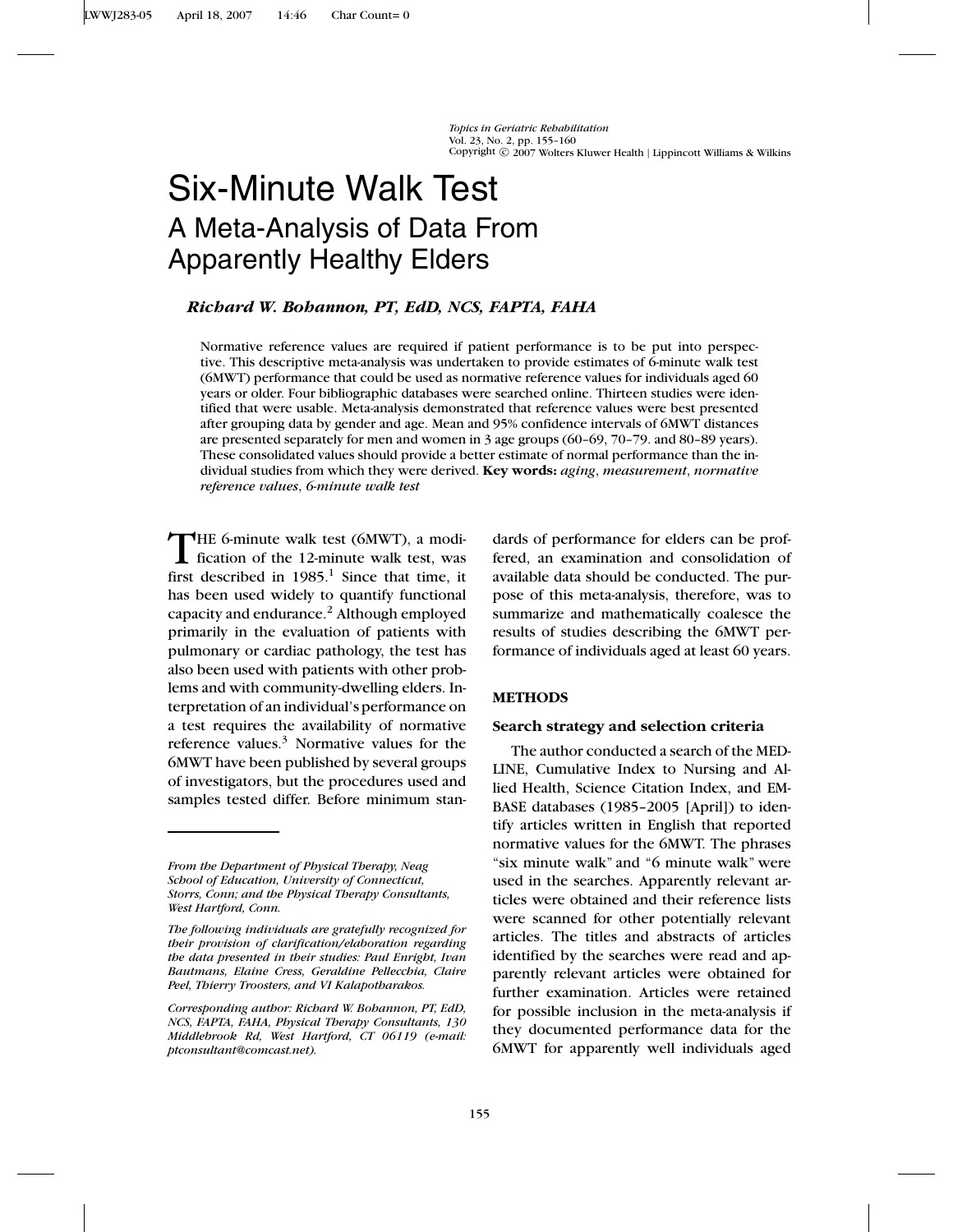60 years or older. Articles were excluded if subjects were clearly abnormal (eg, had heart disease or were frail), data could not be isolated for subjects 60 years or older, or data were known to duplicate (in whole or in part) those presented in another article.

## **Data consolidation and analysis**

The author abstracted included articles for subject sample, procedures (course, instructions, encouragement, trials, and measurement used), and performance data. Where possible, performance data were divided by decade (eg, 60–69 years) and gender. Authors were contacted as necessary and possible to assist with this breakdown when it was not provided outright. In studies reporting more than one value for 6MWT performance, those obtained at baseline or on the first trial were used.

The Statistical Package for the Social Sciences (SPSS, Version 11.0) was used to create a database suitable for the meta-analysis. The following variables were input from each relevant study: age range(s), gender, and the mean and standard deviation (SD) of the 6MWT distance (in meters). The variance  $(SD<sup>2</sup>)$  of the 6MWT distance was then computed, followed by calculation of the inverse of the variance. The syntax macros (meanes.sps and metaf.sps) provided by Wilson $<sup>4</sup>$  were used to</sup> analyze the homogeneity of the data obtained from different studies and to calculate overall means and 95% confidence intervals for 6MWT norms.

#### **RESULTS**

Thirteen studies were found to include relevant data. For 12 of the studies, means and SDs for 6MWT times were either available or were made available by the authors.<sup>5-16</sup> For one study, the mean and SD for 6MWT times were derived from scatterplots made available by the authors.<sup>17</sup>

Study specifics are reported in Table 1. All studies employed convenience samples. Most (9) of the studies involved North American

subjects, but 4 studies involved subjects from Europe. Procedural variables were often unreported. The courses described varied considerably. Corridors (hallways) of various lengths  $(50 \text{ ft} = 82.3 \text{ m})$  were used most often, but several studies used circular courses. Instructions were generally compatible with one another, and encouragement, when described, was standardized. When reported, the number of trials varied from 1 to 6. The measurement used was often not stated, but when designated was often the first or only trial, the second trial, or the best trial.

The mean number of meters that subjects could walk in 6 minutes ranged from 310 for 80- to 89-year-old women<sup>12</sup> to 671 for 60- to 69-year-old men. $16$  Table 2 presents the results of most of the meta-analysis. The analysis of all data (4809 subjects), without reference to age or gender, revealed the data to be homogeneous ( $Q = 76.8$ ,  $P = .097$ ) but not strongly. Therefore, data were compared between men and women. Not all studies presented separate 6MWT data for men and women, but an analysis of those that did, demonstrated a lack of homogeneity  $(Q =$ 5.79,  $P = .0161$ ) between man and woman samples. Improved homogeneity was shown when analysis focused separately on men  $(n =$ 1534,  $Q = 33.5$ ,  $P = .299$  and women  $(n = 3212, Q = 37.3, P = .138)$ . An analysis comparing age groups (60–69, 70–79, and 80–89 years) within each gender group found that the age groups did not provide homogeneous data for men ( $Q = 8.48$ ,  $P = .0144$ ) or women ( $Q = 9.50$ ,  $P = .0087$ ). Analyses of 6MWT data for the 3 age groups of each gender demonstrated improved homogeneity (*Q* = 4.1–8.0, *P* = .516–.689). Consequently, the weighted means (and confidence intervals) from these subgroup analyses are probably most suitable for judging the normalcy of individual 6MWTs.

## **DISCUSSION**

The 6MWT is widely used as an indicator of functional aerobic capacity.<sup>2</sup> Although several publications have presented normative data,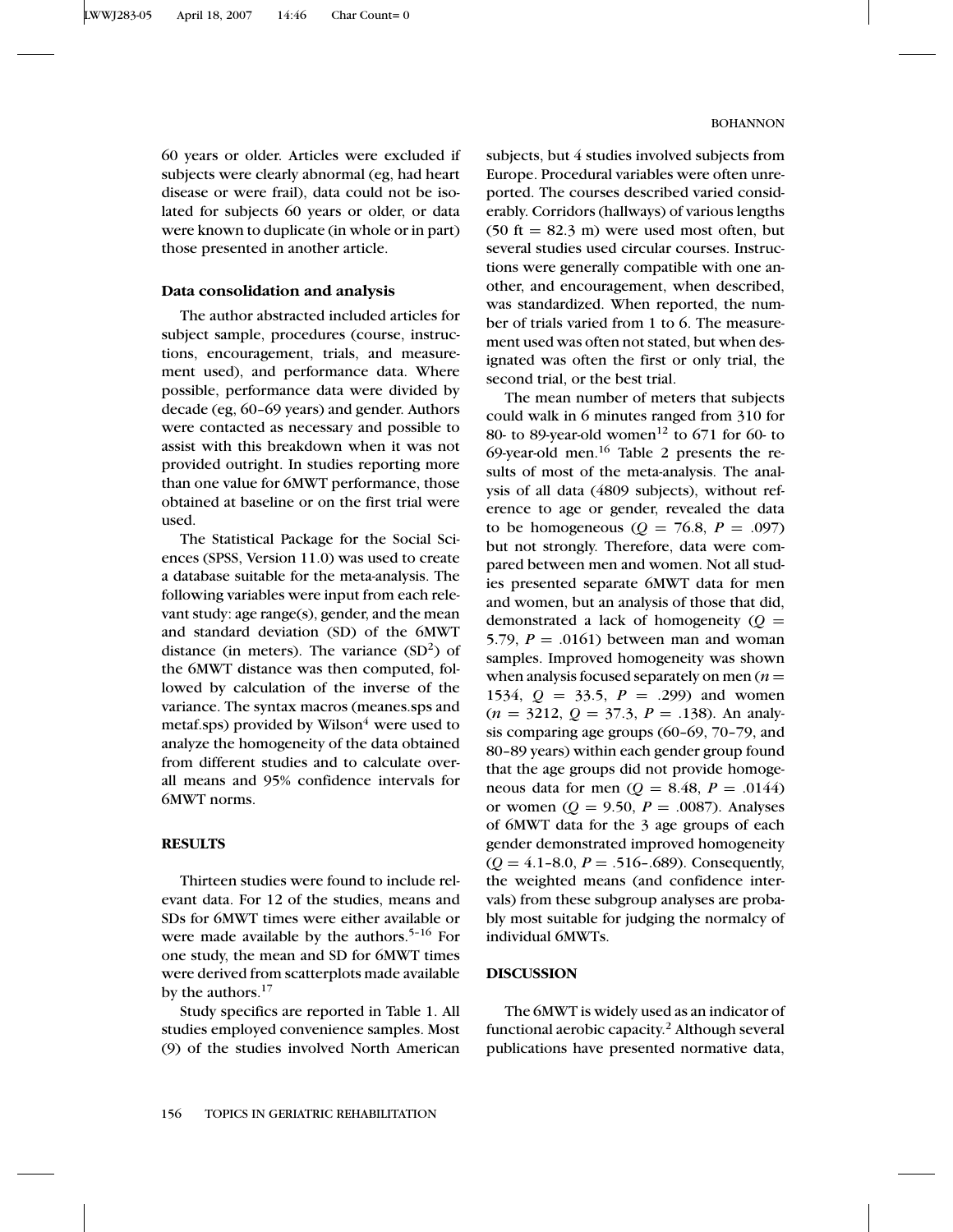## SIX-MINUTE WALK TEST

| Table 1. Alphabetical summary of 13 studies contributing to meta-analysis |  |  |  |
|---------------------------------------------------------------------------|--|--|--|
|---------------------------------------------------------------------------|--|--|--|

| Study                                | Sample                                                                                                              | <b>Procedural specifics</b>                                                                                                                                                                   | Meters walked*<br>(n, gender, age[y])                                                                                                                                                                                                                                                                                       |
|--------------------------------------|---------------------------------------------------------------------------------------------------------------------|-----------------------------------------------------------------------------------------------------------------------------------------------------------------------------------------------|-----------------------------------------------------------------------------------------------------------------------------------------------------------------------------------------------------------------------------------------------------------------------------------------------------------------------------|
| Bautmans et al <sup>5</sup>          | Convenience:<br>community-dwelling<br>Belgian men and women,<br>independent in basic<br>activities of daily living  | Course: 121-m circle<br>Instructions: cover maximum<br>distance without running<br>Encouragement: not stated<br>Trials: 1<br>Measurement used: only trial                                     | $432 \pm 137$ (16, $\varphi$ , 75+)<br>$549 \pm 107$ (5, $\sigma$ , 75+)<br>$562 \pm 133$ (24, $\varphi$ , 65-69)<br>$569 \pm 179$ (15, $\sqrt{2}$ , 70-74)<br>$581 \pm 166$ (4, $\sigma$ , 70-74)<br>$583 \pm 154$ (18, $\sigma$ , 65-59)<br>$623 \pm 161$ (22, $\varphi$ , 60-64)<br>$719 \pm 302$ (14, $\sigma$ , 60-64) |
| Cress et al <sup>6</sup>             | Convenience:<br>community-dwelling<br>women, not excluded on<br>the basis of medical<br>factors                     | Course: not stated<br>Instructions: not stated<br>North American men and Encouragement: not stated<br>Trials: not stated<br>Measurement used: not stated                                      | $515 \pm 85$ (9, $\frac{6}{5}$ , 80-89)<br>$523 \pm 64$ (3, $\sigma$ , 80-89)<br>$546 \pm 85$ (58, $\frac{6}{7}$ , 70-79)<br>$579 \pm 45$ (6, $\sigma$ , 60-69)<br>$580 \pm 63$ (33, $\varphi$ , 60-69)<br>$587 \pm 57$ (25, $\sigma$ , 70-79)                                                                              |
| Enright et al <sup>17</sup>          | Convenience: subset of<br>community-dwelling<br>North American men and<br>women                                     | Course: 100-ft hallway<br>Instructions: cover maximum<br>distance possible<br>Encouragement: standardized<br>Trials: not stated<br>Measurement used: not stated                               | $360 \pm 89$ (16, $\frac{6}{3}$ , 80-89)<br>$408 \pm 101$ (57, $\varphi$ , 70-79)<br>$409 \pm 104$ (8, $\sigma$ , 80-89)<br>$455 \pm 101$ (37, $\sigma$ , 70-79)<br>$498 \pm 86$ (60, $\degree$ , 60-69)<br>$512 \pm 112$ (53, $\sigma$ , 60-69)                                                                            |
| Gibbons et al <sup>7</sup>           | Convenience:<br>asymptomatic healthy<br>North American men and<br>women                                             | Course: 20.0-m corridor<br>Instructions: walk as quickly as<br>possible to cover maximum<br>distance<br>Encouragement: standardized<br>Trials: 4<br>Measurement used: best of trials          | $583 \pm 53$ (10, $\frac{0}{1}$ , 61-80)<br>$687 \pm 89$ (10, $\sigma$ , 61-80)                                                                                                                                                                                                                                             |
| Harada et al <sup>8</sup>            | Convenience:<br>community-dwelling<br>North American men and<br>women, active                                       | Course: 40-ft diameter circle<br>Instructions: maximum distance<br>at effort allowing talk without<br>shortness of breath<br>Encouragement: none<br>Trials: 1<br>Measurement used: not stated | 496 ± 95 (51, $\varphi$ and $\sigma'$ ,<br>$65 - 86$                                                                                                                                                                                                                                                                        |
| Kalapotharakos<br>et al <sup>9</sup> | Convenience: independent<br>living Greek men and<br>women, inactive, healthy,<br>nonsmokers                         | Course: 100 m<br>Instructions: as quickly as<br>possible<br>Encouragement: standardized<br>Trials: 2<br>Measurement used: best                                                                | $447 \pm 53$ (7, $\sigma$ , 60-69)<br>$450 \pm 35$ (21, $\varphi$ , 60-69)<br>$459 \pm 46$ (5, $\sigma$ , 70-74)                                                                                                                                                                                                            |
| Kervio et al $^{10}$                 | Convenience:<br>community-dwelling<br>French men and women,<br>nonsmokers, free of<br>chronic disease, not<br>obese | Course: 18-m corridor<br>Instructions: regular pace,<br>covering maximum distance<br>Encouragement: standardized<br>Trials: 5<br>Measurement used: first                                      | 525 ± 19 (12, $\varphi$ and $\sigma$ <sup>2</sup> ,<br>$60 - 69$                                                                                                                                                                                                                                                            |

(*continues*)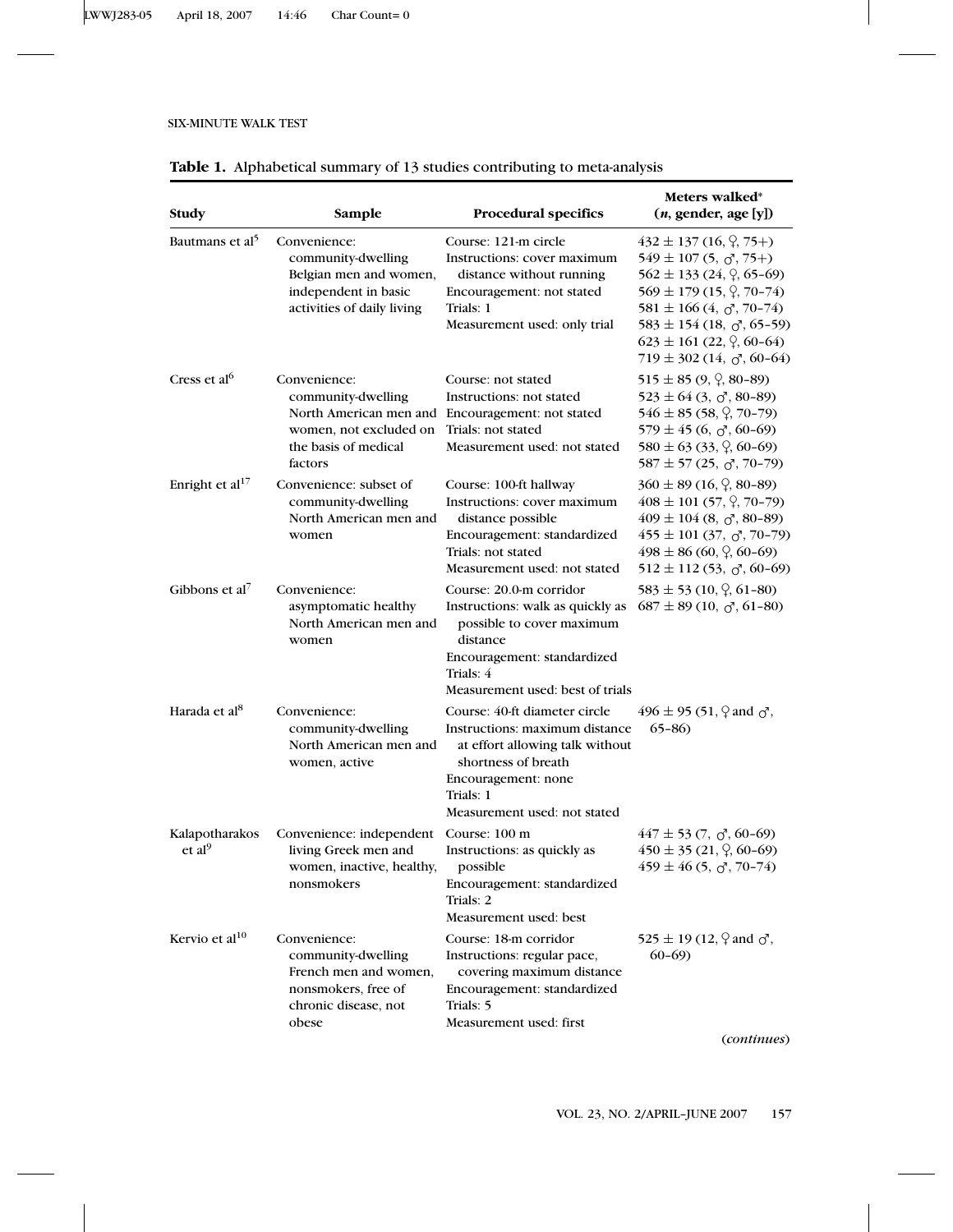LWWJ283-05 April 18, 2007 14:46 Char Count= 0

## BOHANNON

| Study                             | Sample                                                                                                                                                                         | <b>Procedural specifics</b>                                                                                                                                       | Meters walked*<br>$(n,$ gender, age [y])                                                                                                                                                                                                                                                                                                                                                                                                                                                                                                                                                                |
|-----------------------------------|--------------------------------------------------------------------------------------------------------------------------------------------------------------------------------|-------------------------------------------------------------------------------------------------------------------------------------------------------------------|---------------------------------------------------------------------------------------------------------------------------------------------------------------------------------------------------------------------------------------------------------------------------------------------------------------------------------------------------------------------------------------------------------------------------------------------------------------------------------------------------------------------------------------------------------------------------------------------------------|
| Lusardi et al <sup>11</sup>       | Convenience:<br>community-dwelling North Instructions: usual or<br>American men and<br>women, ambulating<br>without a device                                                   | Course: 82.3-m hallway<br>comfortable pace<br>Encouragement: not stated<br>Trials: not stated<br>Measurement used: not stated                                     | $321 \pm 114$ (17, $\varphi$ , 80-89)<br>$327 \pm 77$ (6, $\varphi$ , 90-99)<br>$345 \pm 69$ (7, $\sigma$ , 80-89)<br>$405 \pm 110$ (5, $\varphi$ , 60-69)<br>$406 \pm 95$ (10, $\sqrt{2}$ , 70-79)<br>$475 \pm 93$ (9, $\sigma$ , 70-79)                                                                                                                                                                                                                                                                                                                                                               |
| Peel and<br>Ballard <sup>12</sup> | Convenience: community-<br>and residential-dwelling<br>North American women,<br>able to live independently                                                                     | Course: 50-ft hallway<br>Instructions: cover maximum<br>distance<br>Encouragement: standardized<br>Trials: 6<br>Measurement used: first                           | $310 \pm 67$ (14, $\frac{6}{7}$ , 80-89)<br>$343 \pm 80$ (14, $\sqrt{2}$ , 70-79)                                                                                                                                                                                                                                                                                                                                                                                                                                                                                                                       |
| Peterson<br>et al $^{13}$         | Convenience:<br>American men, without<br>severe cognitive or mental<br>health problems                                                                                         | Course: $45.7 \text{ m}$<br>community-dwelling North Instructions: as far as possible<br>Encouragement: not stated<br>Trials: one<br>Measurement used: not stated | $423 \pm 168$ (9, $\sigma$ , 80-89)<br>$513 \pm 118$ (25, $\sigma$ , 70-79)<br>$565 \pm 121$ (14, $\sigma$ , 60-69)                                                                                                                                                                                                                                                                                                                                                                                                                                                                                     |
| Rikli and<br>Jones $^{14}$        | Convenience: functionally<br>independent North<br>American men and<br>women, ambulate without<br>regular use of device, no<br>prohibitive medical<br>conditions or limitations | Course: $45.7 \text{ m}$<br>Instructions: not stated<br>Encouragement: not stated<br>Trials: 1<br>Measurement used: not stated                                    | $326 \pm 115$ (79, $\varphi$ , 90-94)<br>$368 \pm 135 (48, \sigma, 90-94)$<br>$389 \pm 118$ (152, $\varphi$ , 85-89)<br>$422 \pm 107$ (276, $\varphi$ , 80-84)<br>$436 \pm 130$ (60, $\sigma$ , 85-89)<br>$465 \pm 104$ (513, $\varphi$ , 75-79)<br>$479 \pm 110$ (130, $\sigma'$ )<br>$80 - 84$<br>$501 \pm 90$ (728, $\frac{0}{2}$ , 70-74)<br>$507 \pm 115$ (230, $\sigma'$ )<br>$75 - 79$<br>$519 \pm 92$ (617, $\varphi$ , 65-69)<br>$551 \pm 77$ (356, $\varphi$ , 60-64)<br>$559 \pm 93$ (294, $\sigma$ , 70-74)<br>$577 \pm 94$ (281, $\sigma$ , 65-69)<br>$616 \pm 84$ (144, $\sigma$ , 60-64) |
| Steffen et al $15$                | Convenience:<br>community-dwelling<br>independent North<br>American men and<br>women, nonsmokers                                                                               | Course: 30-m hallway<br>Instructions: as far as possible<br>Encouragement: standardized<br>Trials: 2<br>Measurement used: second trial                            | $392 \pm 85$ (15, $\varphi$ , 80-89)<br>$417 \pm 73$ (8, $\sigma$ , 80-89)<br>$471 \pm 75$ (22, $\degree$ , 70-79)<br>$527 \pm 85$ (14, $\sigma$ , 70-79)<br>$538 \pm 92$ (22, $\frac{0}{7}$ , 60-69)<br>$572 \pm 92$ (15, $\sigma$ , 60-69)                                                                                                                                                                                                                                                                                                                                                            |
| Troosters<br>et al <sup>16</sup>  | Convenience: sedentary<br>Belgian men and women;<br>without injury,<br>hospitalization or chronic<br>illness influencing exercise Trials: 2<br>capacity                        | Course: 50-m corridor<br>Instructions: maximum pace,<br>covering maximum distance<br>Encouragement: standardized<br>Measurement used: best                        | $527 \pm 92$ (3, $\sigma$ , 80-89)<br>$537 \pm 37$ (9, $\sqrt{2}$ , 70-79)<br>$576 \pm 73$ (16, $\varphi$ , 60-69)<br>$637 \pm 62$ (18, $\sigma$ , 70-79)<br>$671 \pm 73$ (30, $\sigma$ , 60-69)                                                                                                                                                                                                                                                                                                                                                                                                        |

## **Table 1.** Alphabetical summary of 13 studies contributing to meta-analysis *(Continued)*

\*Meters walked is expressed as mean  $\pm$  SD.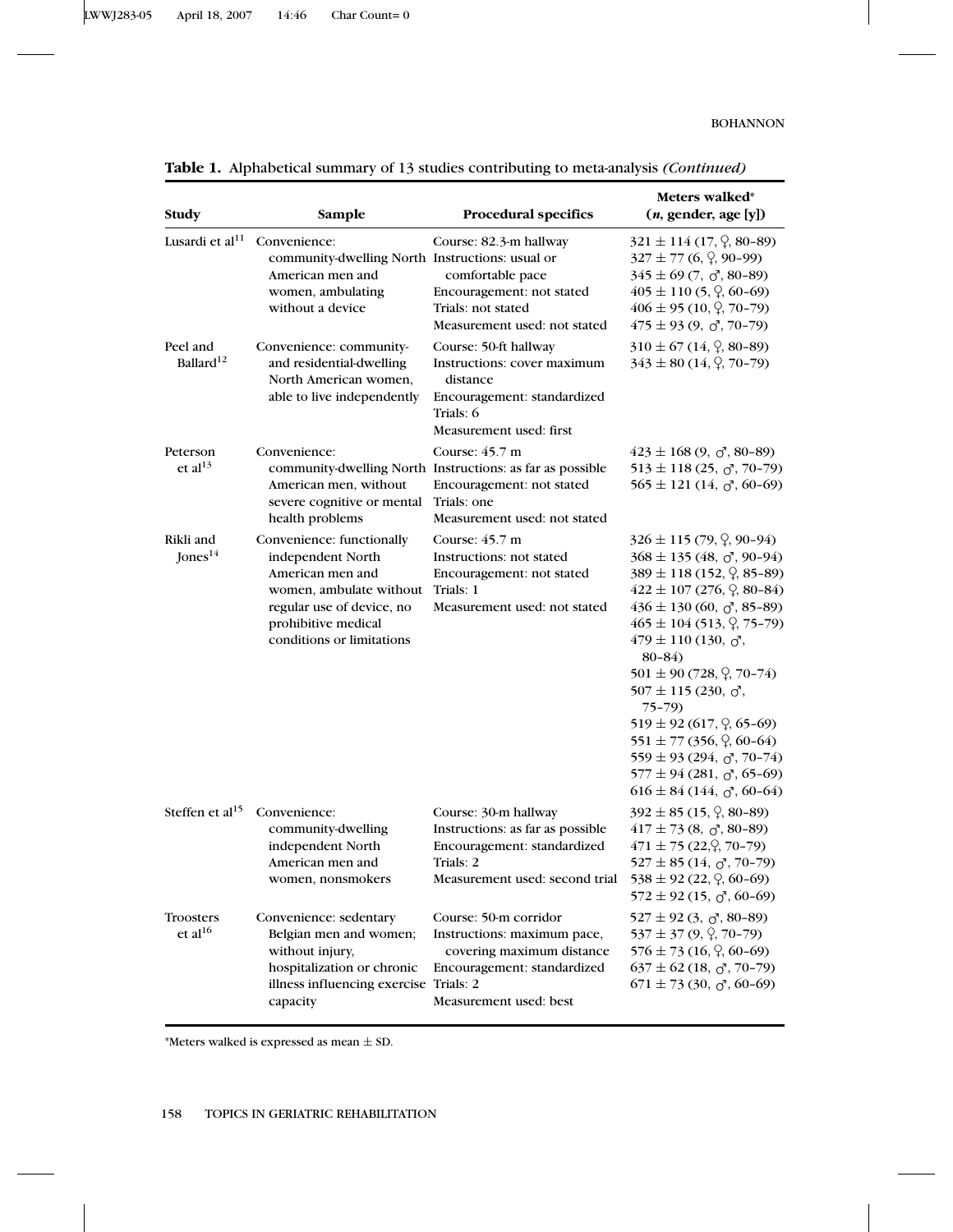| Category, y        | Studies/groups $(n)^*$ | Total sample $(N)$ | <b>Meters walked</b> | Homogeneity $Q(P)$ |
|--------------------|------------------------|--------------------|----------------------|--------------------|
| All $>60$          | 13/63                  | 4809               | 499 (480-519)        | 76.8 (.097)        |
| Men > 60           | 10/31                  | 1534               | 524 (496-553)        | 33.5(.299)         |
| Women $>60$        | 10/30                  | 3212               | $475(448-503)$       | 37.3 (.138)        |
| Men $60-69$        | 8/10                   | 582                | $560(511-609)$       | 8.0(.533)          |
| Women $60-69$      | 8/10                   | 1176               | $505(460-549)$       | 6.9(0.648)         |
| Men 70-79          | 9/10                   | 661                | $530(482 - 578)$     | 7.5(0.584)         |
| <b>Women 70-79</b> | 8/9                    | 1426               | $490(442 - 538)$     | 7.2(0.516)         |
| Men 80-89          | 7/8                    | 228                | $446(385-507)$       | 4.8(.689)          |
| <b>Women 80-89</b> | 6/7                    | 499                | $382(316 - 449)$     | 4.1(.662)          |

#### SIX-MINUTE WALK TEST

**Table 2.** Summary of descriptive meta-analysis of 6-minute walk distances

\*Most studies (see Table 1) contributed to multiple gender/age categories. The data in some studies could not be categorized into groups by gender or age.

 $<sup>†</sup>$ Mean (95% CI).</sup>

the norms were not obtained from multiple geographic locations and samples. In undertaking this meta-analysis, the author hoped to consolidate data from diverse studies and generate 6MWT standards against which individual patient's performance could be compared. Normative standards are provided for the entire sample, but values for men and women in 60–69, 70–79, and 80–89 years' age groups are probably most important if the intent is to judge the normalcy of performance of individuals aged between 60 and 89 years.

Granting that the normative values presented herein account for age and gender, which have been identified by the American Thoracic Society as determinants of 6MWT performance,18 other determinants such as height could not be addressed in subgroup analysis. Procedures employed in the included studies varied considerably, with many being inconsistent with the recommendations of the American Thoracic Society guidelines; that is, use of a 30-m long course in a corridor, provision of standardized instructions/feedback, and recording of the time of a single trial after no more than one practice trial. Ideally, it would be best to have norms that were (1) gathered from a large random sample of apparently healthy individuals residing in different communities and (2) obtained using standardized procedures such as those recommended by the American Thoracic Society. In the absence of such norms, those presented herein should provide a reasonable estimate for clinical comparisons.

#### **REFERENCES**

- 1. Guyatt GH, Sullivan MJ, Thompson PJ, et al. The 6 minute walk: a new measure of exercise capacity in patients with chronic heart failure. *Can Med Assoc J.* 1985;132:921–923.
- 2. Sadaria KS, Bohannon RW. The 6-minute walk test: a brief review of literature. *Clin Exerc Physiol.* 2001;3:127–132.
- 3. Rothstein JM, Echternach JL. *Primer on Measurement: An Introductory Guide to Measurement Issues*. Alexandria, Va: American Physical Therapy Association; 1993:46–54.
- 4. Wilson DB. Meta-analysis stuff. Available at: http://

mason.gmu.edu/∼dwilsonb/home.html. Accessed May 1, 2005.

- 5. Bautmans I, Lambert M, Mets T. The six-minute walk test in community dwelling elderly: influence of health status. *BMC Geriatr.* 2004;4:6.
- 6. Cress ME, Petrella JK, Moore TL, Schenkman ML. Continuous-Scale Physical Functional Performance Test: validity, reliability, and sensitivity of data for the short version. *Phys Ther.* 2005;85:323– 335.
- 7. Gibbons WJ, Fruchter N, Sloan S, Levy RD. Reference values for a multiple repetition 6-minute walk test in